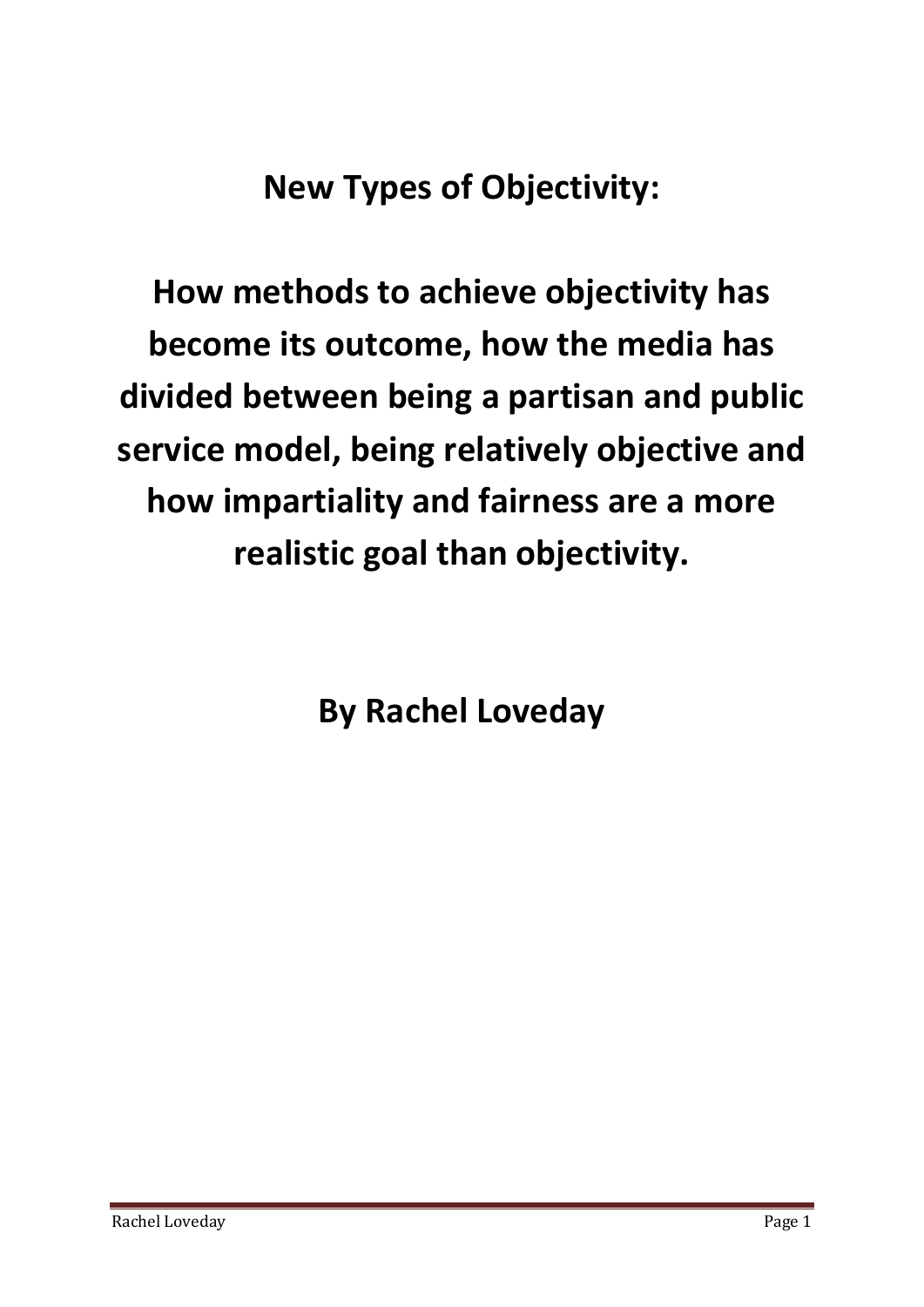### **OBJECTIVITY, IMPARTIALITY AND FAIRNESS—DEFINITIONS AND HISTORY**

To understand what objectivity, impartiality and fairness mean, we must go back to basics dictionary definitions. The definition of objectivity or to be objective, according to the Cambridge Dictionary is to be "based on facts and not influenced by personal beliefs or feelings." (2014). The definition of impartiality or to be impartial, according to the Cambridge Dictionary is "not supporting any of the sides involved in an argument." (2014). Finally, the definition of fairness or to be fair according to the Cambridge Dictionary is "the quality of treating people equally or in a way that is right or reasonable." (2014) (In a journalistic context, while you do treat people equally, you also have to treat all sides of the story equally).

While these concepts are different, all three require a person to not be influenced by anything and practicing equality. It can be easy to see why some journalists mistake impartiality and fairness as achieving objectivity or being objective. Especially with wellknown media codes of ethics emphasising the need to be fair and balanced rather than objective. For example, the first General Principle that the Australian Press Council applies in its General Statement of Principles is to report accurately and fairly.

"General Principle 1: Accurate, fair and balanced reporting—publications should take reasonable steps to ensure reports are accurate, fair and balanced. They should not deliberately mislead or misinform readers either by omission or commission." (2011)

Similarly, the Media Entertainment & Arts Alliance (MEAA) code of ethics states that "Alliance members engaged in journalism must commit themselves to honesty, fairness, independence and respect for the rights of others." (2014) *The Sydney Morning Herald's* code of ethics also emphasise fairness and impartiality, but say nothing about objectivity. "Impartiality—staff will not allow personal interest, or any belief or commitment, to undermine their accuracy, fairness or independence. Fairness—staff will use fair, honest and responsible means to obtain material. They will identify themselves and the newspaper before obtaining interviews or images." (2014).

The history of journalism objectivity can be traced back to the nineteenth century, particularly to the wire services and the education of the journalists during that time. In regard to the education of journalists during this time, most journalists were trained in some sort of scientific discipline and therefore took a scientific approach to their writing, as well as the editors' desire for accuracy. Objectivity is also traced back to the wire services, due to the effects that the telegraph had on language and delivery.

"The wire services supposedly led to a lean, unadorned 'objective' style; a form of writing stripped of locality, regional touches and colloquialisms. This is understandable given that the price per character was one cent. Wires employed factual, denotative and functional language, leaning towards the inverted pyramid form." (Maras, 2013, pp28-29)

"Some writers have argued that the idea of objectivity was spread by the wire services and that these services adopted it for commercial reasons. During the nineteenth century, most political news was presented in either a partisan or interpretive style. But a wire service that wanted to sell news to many newspapers reflecting various political views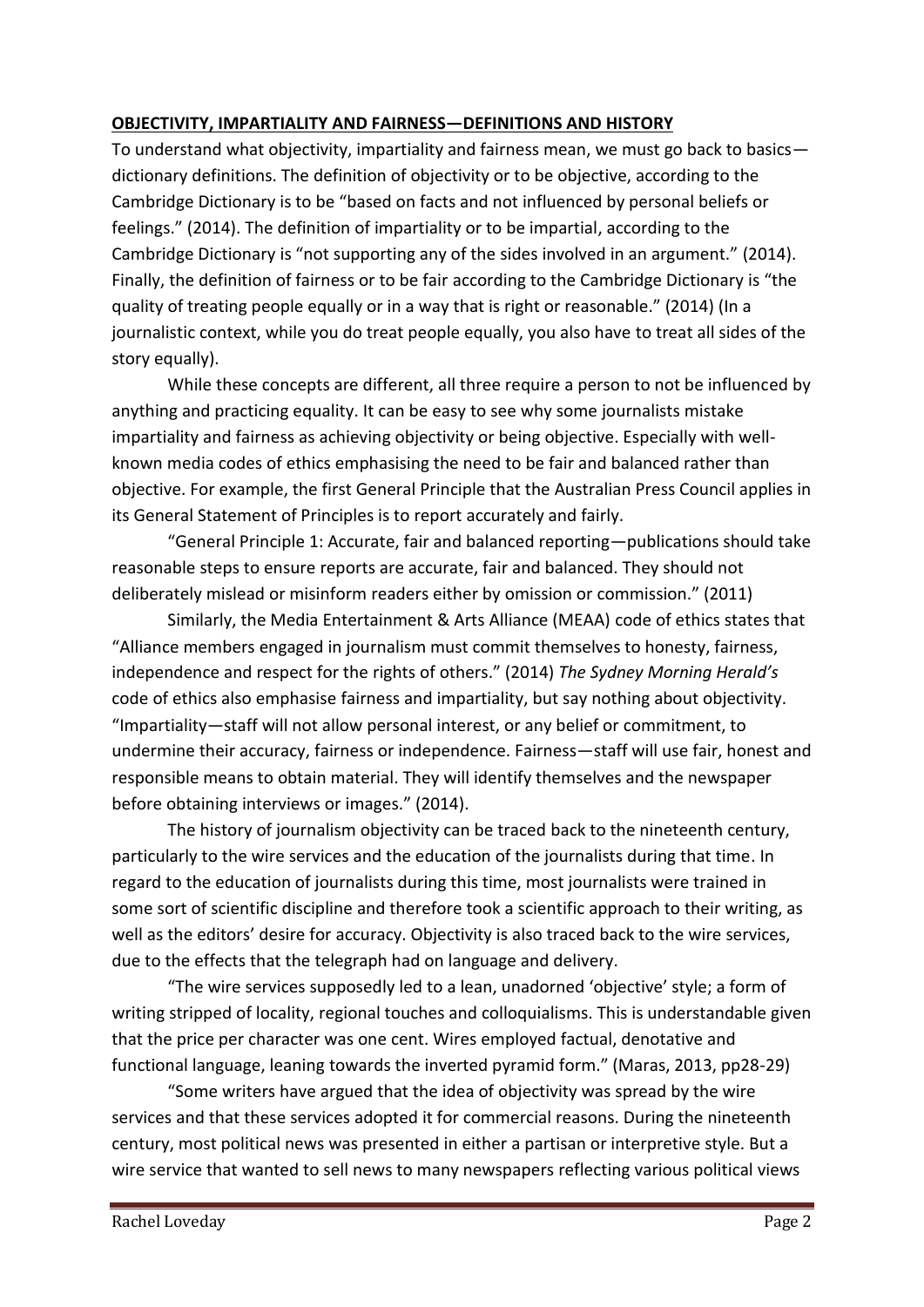had to be non-partisan...it had to stick to facts and leave judgment to the papers." (Breen, 1998, p121).

The idea of objectivity rose in the 1920s and 1930s due to the effect of propaganda during World War I. "Many journalists had also been involved in wartime propaganda or had seen it in operation at close quarters and their experience made them sceptical about news from official sources." (Breen, 1998, p124) Despite this scepticism, the ideal of formal or professional objectivity caught on.

## **JOURNALISTIC PROCESS, OBJECTIVITY AND NEWS FRAMES**

Despite the scepticism that journalists developed of news and facts from official sources during World War I due to their exposure and involvement in propaganda, it didn't stop the journalists from using the material.

Despite the obvious use of propaganda as public relations, the propagandists seemed to have no trouble manoeuvring around journalistic objectivity. According to the International Encyclopedia of Propaganda (1998) "Everyone is subject to some degree of prejudice or bias. This represents no difficulty for propagandists but is, rather, an advantage, as objectivity is part of their frame of reference only when particular propaganda is meant to give the impression of being objective." (p543) Propaganda was powerful due to its delivery, the most powerful was not the propaganda that was false or blatantly fear-filled rather it was the propaganda that was accurate but not complete. The propagandists manipulated the material and the messages to suit their needs and they argue that journalists do a similar thing. "For centuries journalists have been using selectivity bias to stress some points of view at the expense of others." (p404) This is where news frames come in.

"(News frames) They highlight some aspects of events behind a story and downplay others, often with the effect of supporting a certain way of looking at the world. This is accomplished by word choice and by source selection." (Baresch, Hsu & Reese, 2012, p637)

The theoretical and practical application of news frames in journalism did not immediately follow World War I propaganda, it can be traced back to 1974 when sociologist, Erving Goffman introduced the theory in his book, *Frame Analysis: An Essay on the Organization of Experience.* 

"News media are no doubt the most important actors in the framing process: They are the frame generators, organizers, and transmitters, linking social structure and the individual. News content is not mere combination of words; it carries embedded social meaning and reflects the prevalent organizing principles in society through journalists' selection of words, news sources and metaphors. This process sets the boundary of an issue, reduces a complex situation to a simple theme, and shapes people's interpretations by making some elements salient while ignoring others." (Baresch, Hsu & Reese, 2012, p638)

News frames as stated in the Baresch, Hsu & Reese references are accomplished by word choice and by source selection, which means that the way a story is framed is decided,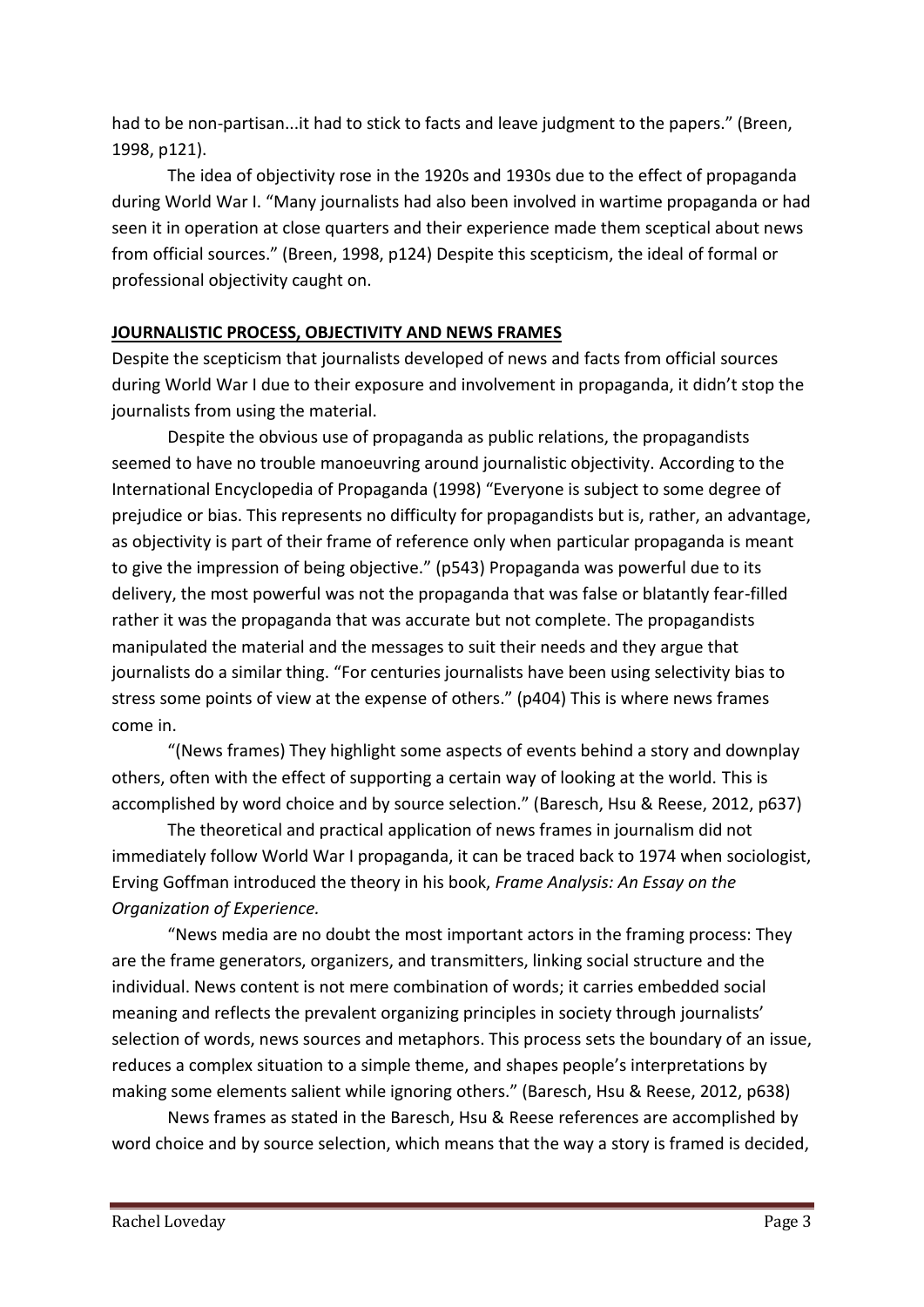if not done through the journalistic process by individual journalists, which would be directed at them by the publication that they are employed by.

"Occasionally a journalist or news organization deliberately adopts a specific ideology, but often their work routines and source availability lies behind these choices. In any case, news frames lay the foundation on which we citizens build our collective understanding of our world." (Baresch, Hsu & Reese, 2012, p638)

This is true with newspapers that adopt either a public service or partisan model to work and publish by, which I will be discussing in the "Newspapers and objectivity—the partisan and public service/watchdog models" section. So if, on occasion or permanently a journalist and/or news organisation deliberately adopts a specific ideology, which is proven in their news frames, does that mean that these publications are abandoning objectivity? Not entirely. News frames obviously don't make the news or publications objective, however they only slightly tip the scales into the favour of one ideology or another. They don't completely absorb the publication or journalist into one ideology or another. However how news is framed depends on the journalist and/or the publication, usually more often than not it's the publication, however a "journalists' commitment to objectivity shifts, depending on the material they're covering" (Meikle, 2009, p100). This is especially true with targeted/niche publications and online journalism, which I will be discussing in the "Targeted/niche publications—relative objectivity and target audience" and the "Online journalism, blogs and objectivity—is it possible?" sections.

### **OBJECTIVE VS INTERPRETIVE TRUTHS AND JOURNALISM**

"There are two general views of journalism. The first view is of a neutral, professional, objective, restrained and technically efficient journalism based on the idea that the news media are impartial transmission belts conveying information to the public and that the journalist's job is to watch the ongoing social process and to transmit accurate, faithful accounts of it, free of sensationalism or bias. The second view is that of the journalist as a participant in the news. Significant news would only to come to light as a result of the journalism imposing his or her own point of view on it. Participants believe that the news must be reported in context, with journalists imposing their own points of view on it. Participants also believe that the journalist must provide the background and interpretation necessary to give the events meaning." (Breen, 1998, p122)

Breen states that one criticism of these two views is that it makes the journalist live in a split professional existence—the journalist must be objective and neutral yet must also be a participant and report in context to what's happening and what they are reporting on. Breen also states that journalists are already living in this split professional existence as "there is a continuing debate between objectivity and subjectivity, observer and watchdog conceptions of the press and libertarian neutrality and social responsibility." (p122) This debate is due to the nature of the publication, the practice of the journalist and the fact that objectivity is in the eyes of the beholder or reader.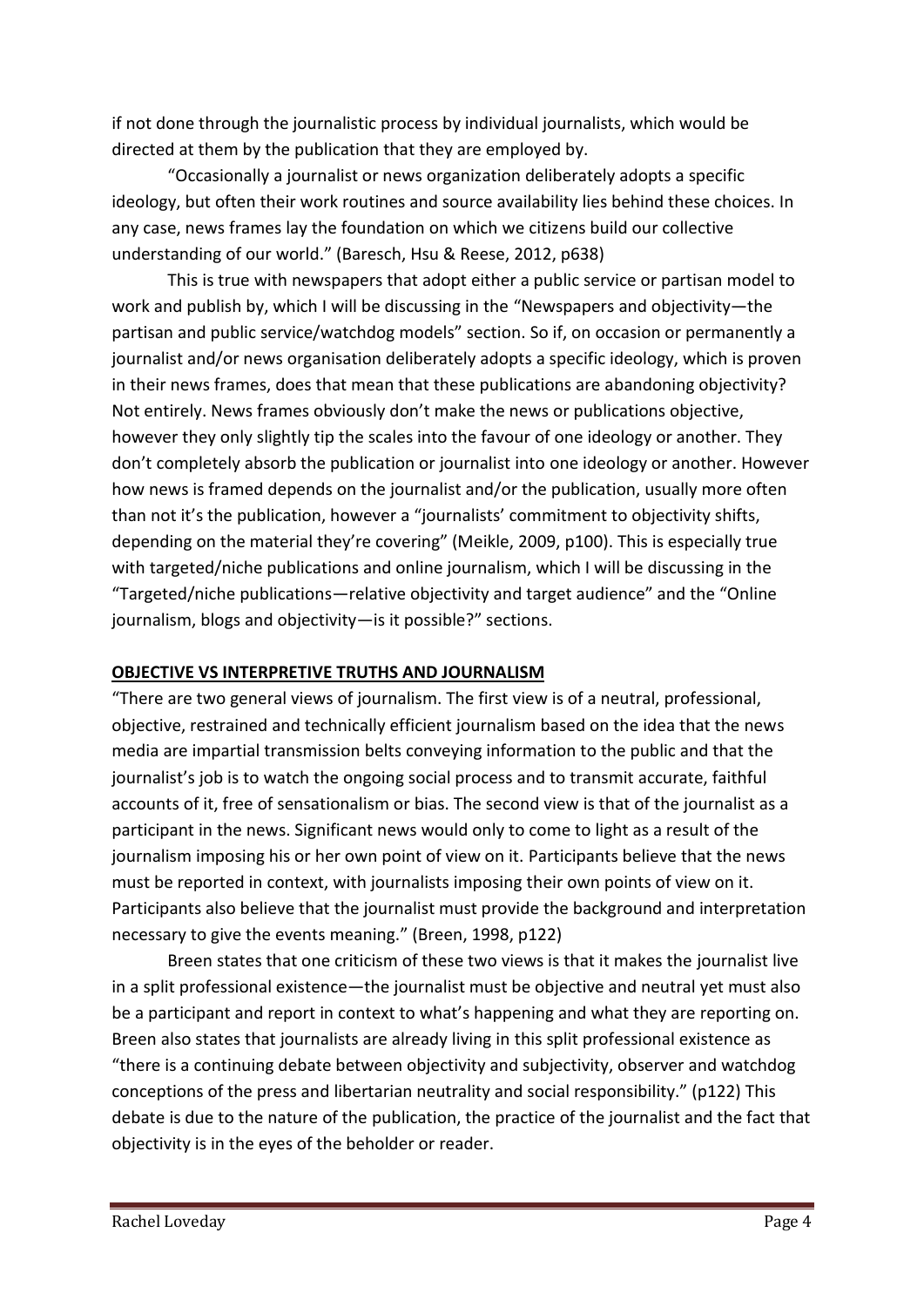Conley questions whether journalists should be searching for 'objective' or 'interpretive' truths. These questions of what truths journalists should search for and what truths they find in a story can determine how objective a story is found by a reader.

"Should journalists search for 'objective truths' that rely on the reporter's factgathering and the reader's interpretive abilities? Or should they be searching for 'interpretive truths' that rely on the reader's clinical reasoning skills and that leave room for journalistic licence? (1997, p285)

'Objective truths' are truths that journalists should search for if trying to aim for as much objectivity in their work as possible, whereas 'interpretive truths' are truths that journalists should search for if aiming for impartiality and/or fairness. These truths can be easily seen in newspapers and magazines. The 'objective truths' are usually seen in the journalistic practices of newspapers. Whereas 'interpretive truths' are usually seen in the journalistic practices of targeted/niche publications like magazines as they have more journalistic licence to cater to their specific target/niche audience. I will be analysing and discussing journalistic practices in newspapers and magazines in the next two sections.

## **NEWSPAPERS AND OBJECTIVITY—THE PARTISAN AND PUBLIC SERVICE/WATCHDOG MODELS (CASE STUDY—THE SYDNEY MORNING HERALD VS THE DAILY TELEGRAPH)**

Mass media, not just individual newspapers, magazines or other publications fall into two models—the public service/watchdog or partisan model.

"Under the public service model, one goal for the media is to provide a range of different viewpoints to a wide audience comprising different sections of society. It enables citizens to hear views and information of which they were not previously aware and with which they may disagree." (Rowbottom, 2009, p614) "The term public watchdog suggests that the media perform its democratic function by holding the government and other public institutions to account, and exposing abuses of power." (Rowbottom, 2009, p610)

"(The partisan model) does not aim to bring together all different parts of society, but attempts to permit the media to represent different views without being constrained by balance or impartiality." (Rowbottom, 2009, p616)

In other words, the public service/watchdog model allows newspapers to publish stories comprising of different topics, allowing its target audience to be informed of information that they would not have been aware of under any other circumstance, or possibly if they read other newspapers and can allow readers to come up with their own conclusions. Whereas the partisan model allows newspapers to publish stories comprising of different topics, allowing its target audience to be informed of information, however the difference is with its presentation—the partisan model presents its information supporting a specific ideology.

For the purposes of this essay, I will be using *The Sydney Morning Herald* and The *Daily Telegraph* as case studies, arguing that *The Sydney Morning Herald* has adopted the public service/public watchdog model and that The *Daily Telegraph* has adopted the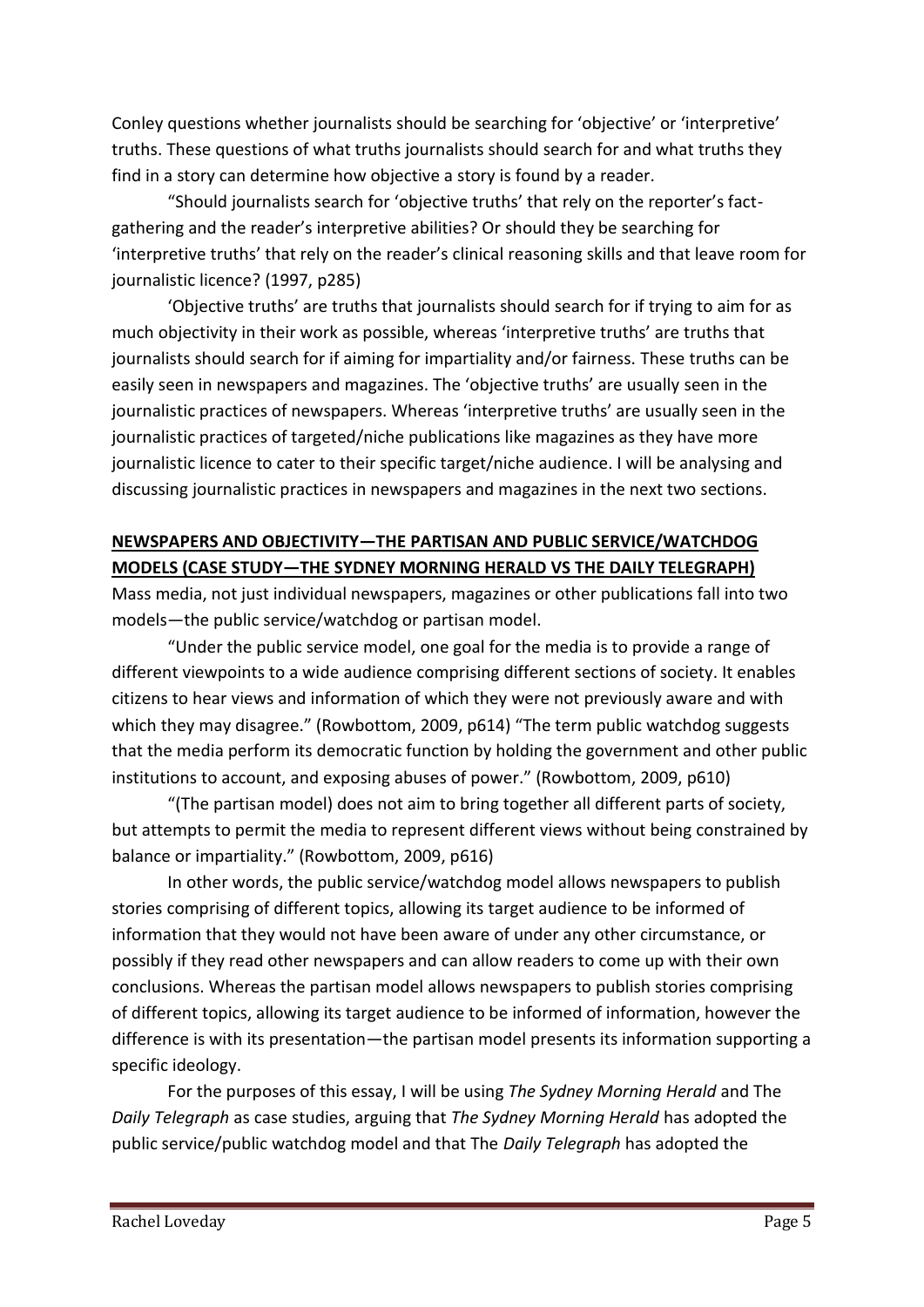partisan model. I will be analysing the political stories of both newspapers in particular, due to *The Daily Telegraph*'s propensity to support conservative political ideologies.

\*\*\*

In order to complete an accurate analysis for the purposes of this essay, I have followed the political coverage of both newspapers for the last three months.

*The Daily Telegraph* has been known for its conservative stance among readers, journalists and the general public. The aim of my analysis to prove that this is true and therefore has adopted the partisan model and over my three month analysis, I have found that this is true. While *The Daily Telegraph* reports the news in an inverted pyramid style as standard for all newspapers, when it comes to political or political-related stories, they go to the effort to present their conservative stance with their political stories with dramatic language, dramatic headlines and dramatic graphic design choices.

In regards to their political coverage, *The Daily Telegraph* has a tendency to mock opposing political parties—Labor, the Greens and the Palmer United Party in particular. Sydney Lord Mayor Clover Moore is clearly their favourite politician/government figure to mock. When *The Daily Telegraph* uses politicians in these parties as sources in political stories, they usually place their quotes and information towards the end of articles.



*Fig 1. Example of The Daily Telegraph's mockery of other parties and graphic design choices.*

To further emphasise their bias and therefore their conservative stance to their readers, they use dramatic language in their articles.

"Peter Slipper has gone from a married, high-flying, tail swearing federal Speaker to a single Meals on Wheels server facing a possible jail term." (Slippery Pete's wheels come off)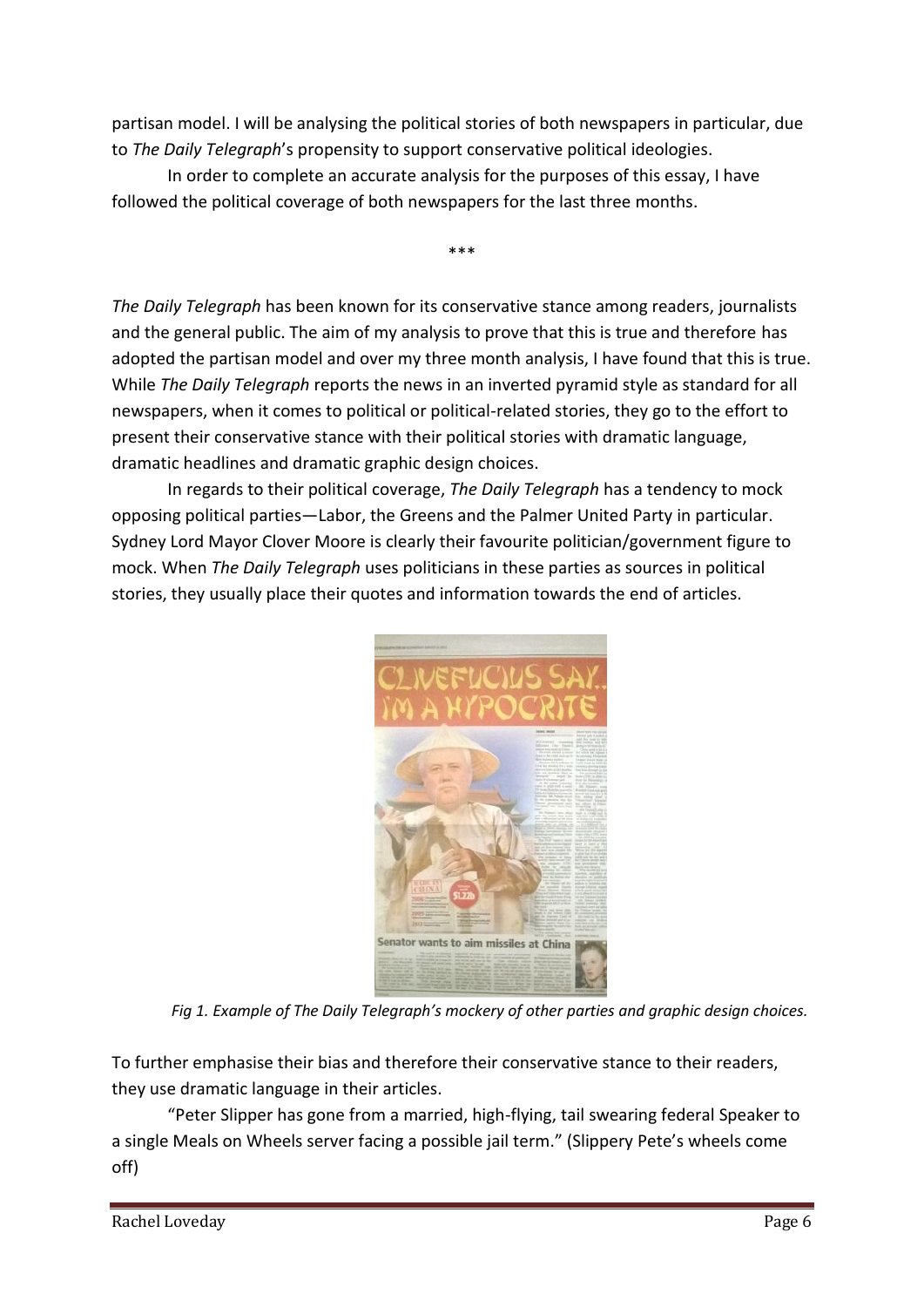"Last week I spat my cornflakes like ninja knives across the kitchen bench when I read the Lord Mayor Clover Moore's opinion piece in *The Daily Telegraph* on business voter reform. Her allegation: That the Liberal Party has 'secretly worked' on proposals for business voting reform in the city." (Ward, Come on Clover, there was nothing secret about it and you know it, September 4 2014).

"Clover Moore's reign as Lord Mayor seems destined to end in 2016..." (Godfrey, Finally, a chance to vote: No Moore, September 18 2014)

"Four young men would still be alive today if the Labor government had properly designed and implemented the home insulation scheme." (Meers, Deaths blamed on Labor, September 2 2014)

Evidence of their bias or conservative stance can also be found in its staff or writers— Andrew Bolt is known for his stance and is controversial, Gareth Ward is the Member for Kiama for the Liberal Party and Christine Forster—Prime Minister Tony Abbott's sister.

Throughout the last three months of my analysis, the biggest news story that *The Daily Telegraph* has reported on is the government's changes or efforts to change counterterrorism laws due to the actions of ISIS/IS/ISIL and the domino effect from these efforts, such as proposals on burqa bans, tightening security and police raids on people of interest. *The Daily Telegraph* has gone out of its way to emphasise how much of a threat that ISIS/IS/ISIL and terrorism is to Australia and the Australian way of life. Evidence of this can be found in the image below:



*Fig 2. How The Daily Telegraph reports on terrorism related stories.*

*The Daily Telegraph's* adoption of the partisan model has not been without its controversy, however despite this adoption, which obviously effects how they cover the news, they do still cover the news, as a newspaper it still does its job.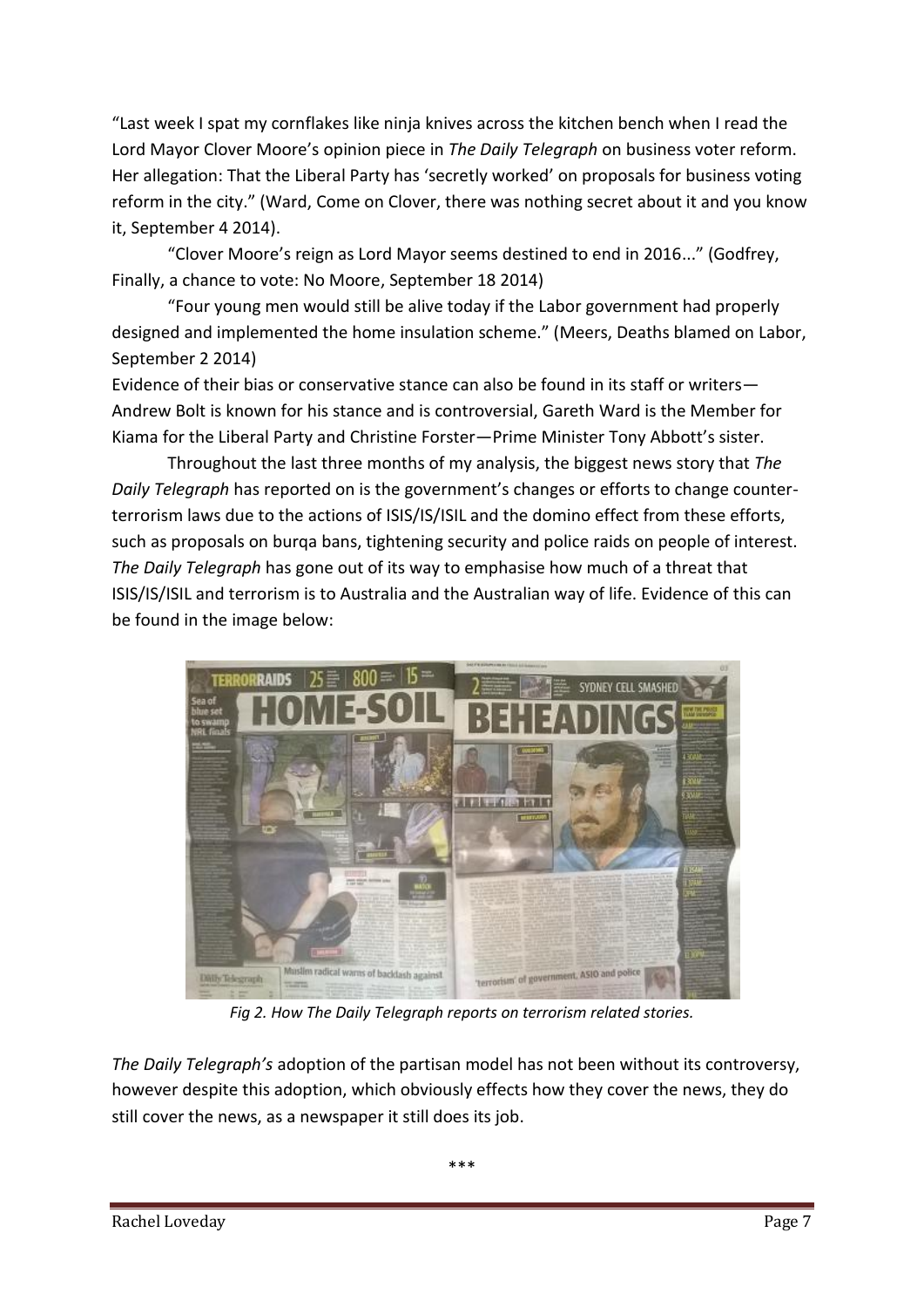"At *The Sydney Morning Herald* we are passionate about giving you independent, quality journalism, whether that is around major news investigations and crime reporting or sport, business, food, travel, parents or culture and art."

*The Sydney Morning Herald* prides itself on being "Independent. Always." that it places these words or their "motto" on the cover of their newspapers every day.

However despite this assertion, *The Sydney Morning Herald* has been known for its left-wing political stance (previously a conservative political stance) among readers, journalists and the general public. The aim of my analysis of *The Sydney Morning Herald* is to prove that it sticks to this motto and provides independent coverage on politics and therefore has adopted the public service/watchdog model.

*The Sydney Morning Herald*, like *The Daily Telegraph* also reports the news in an inverted pyramid style, however in contrast to *The Daily Telegraph*, when it comes to political or political-related stories their stories are longer, more detailed, more narrativelike, factually structured and varied in sources—as opposed to graphic design and image heavy. *The Sydney Morning Herald* has a tendency to place their political stories together over several consecutive pages rather than spread throughout the newspaper.

Despite its left-wing political stance, *The Sydney Morning Herald* does write and publish more objective political stories, they do this by the inverted pyramid style, the variety of sources across the political spectrum and by presenting the facts to the reader and letting them decide what side of the political spectrum they reside on the story and the issues that are being reported on. In regards to presenting the facts to the reader and letting them decide, this is achieved through a graphic design choice to display the facts in both large and small fact boxes that can't be missed by the reader. Examples of these fact boxes can be found below:



*Fig 3. Sydney Morning Herald fact boxes.*

Despite its more factual and objective writing and publishing style in comparison to *The Daily Telegraph, The Sydney Morning Herald* does display hints of its left-wing political stance. The News Review weekend pull-out section in particular displays these hints,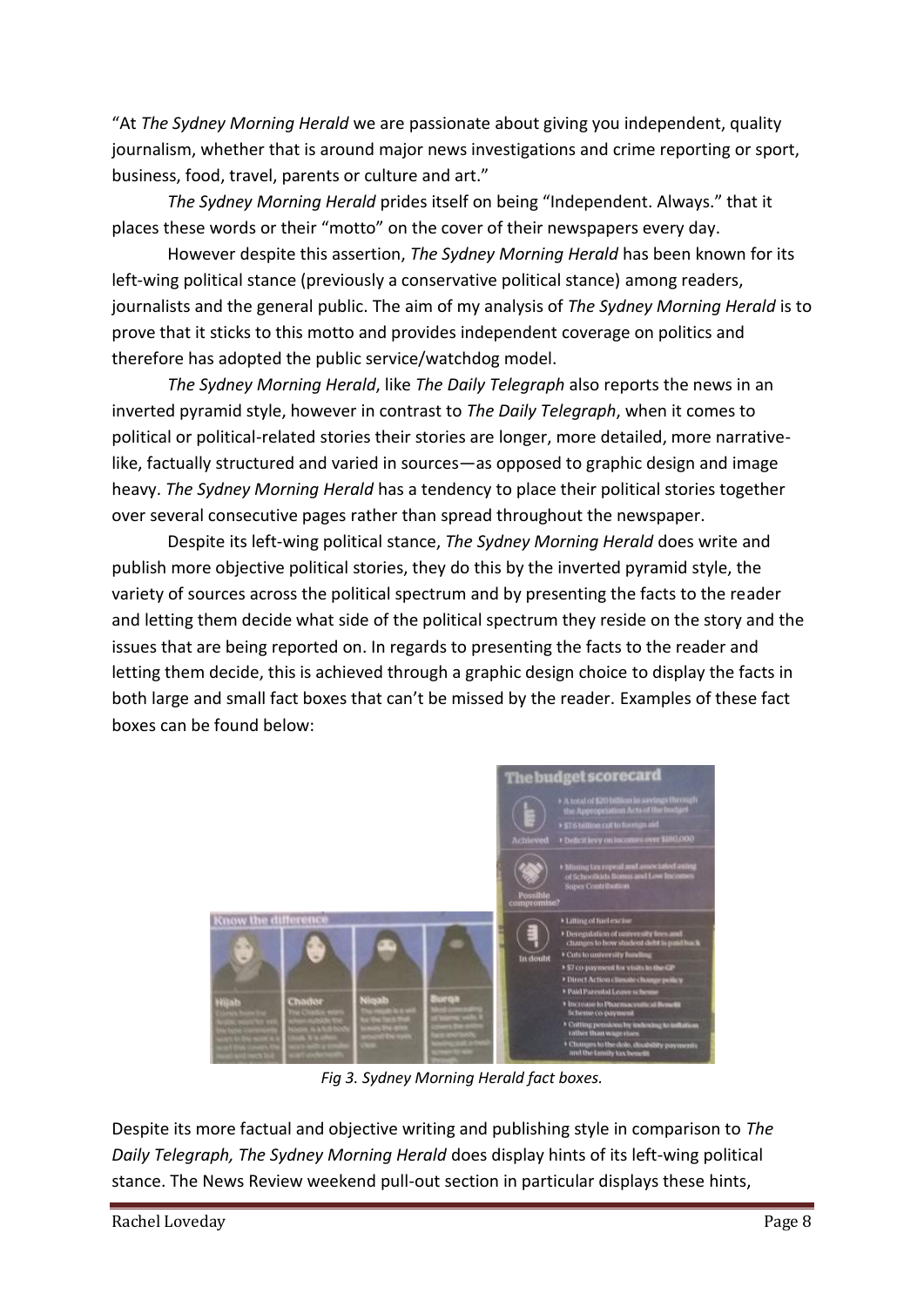although perhaps the editors and staff at *The Sydney Morning Herald* make this decision due to the fact that the *News Review* section provides an opportunity for analysis of the weekly news and major issues that arise from the weekly news.

"If you weren't feeling apprehensive before listening to Tony Abbott, there's a much higher chance you were after listening to him." (Hartcher, *News Review*, Sep 20-21 2014, p30)

"Is Abbott seeking to reassure or to alarm? Judging by his words, he is trying to do both. Give us a frisson of fear, but also offer the assurance that he is our protector. And by accentuating the danger, he emphasises his position as protector." (Hartcher, *News Review*, Sep 20-21 2014, p30)

"Every time Abbott indulges himself in expressing his personal preference for Muslim women's attire, he commits an act of hypocrisy and harms the cause he claims to champion. It is a sick fetish unworthy of the leader of a great nation going to war in the name of the freedom." (Hartcher, *News Review*, Oct 4-5 2014, p28)

Some readers and media commentators and academics could argue that analysis and a little bit of opinion is the point and purpose of the *News Review* section. This makes it harder to tell whether *The Sydney Morning Herald* journalists are being bias or just doing their job as a commentator for this particular section.

Another hint of bias occurs with the publishing choice, or at least the order of which political stories are published, *The Sydney Morning Herald* has a tendency to print analysis or comment and opinion on a political stories on the same page/s as other political news stories.

Despite a small hint of bias, *The Sydney Morning Herald* does its job as a public service/watchdog model by providing a variety of sources in its political stories—more of a wide variety than *The Daily Telegraph*. For example, the September 13-14 story "High security at buildings, ports, sporting events" has Victoria Police Commissioner Ken Lay, Police Commissioner Andrew Scipione and founder and chief executive of Intelligent Risks, Neil Fergus as sources. The October 14 story "Coal is good for humanity: PM" has ANU Economist Frank Jutzo and Climate Institute chief executive John Connor as sources with grabs from Opposition Leader Bill Shorten. The October 15 story "Opposition, unions pan donation laws" politicians across the political spectrum are sources—Former NSW Premier Barry O'Farrell (Liberal), NSW Premier Mike Baird (Liberal), Opposition Leader John Robertson (NSW Labor), Greens MP Jamie Parker and Independent MP for Sydney Alex Greenwich.

Despite the differing views from readers, journalists and the public about the quality of the content in both *The Daily Telegraph* and *The Sydney Morning Herald*, they both do their jobs as partisan and public service/watchdog newspapers respectively. *The Daily Telegraph* does its job as a partisan model newspaper by reporting the news and clearly showing their conservative political stance and *The Sydney Morning Herald* does its job as a public service/watchdog model newspaper by reporting the news with a wide variety of sources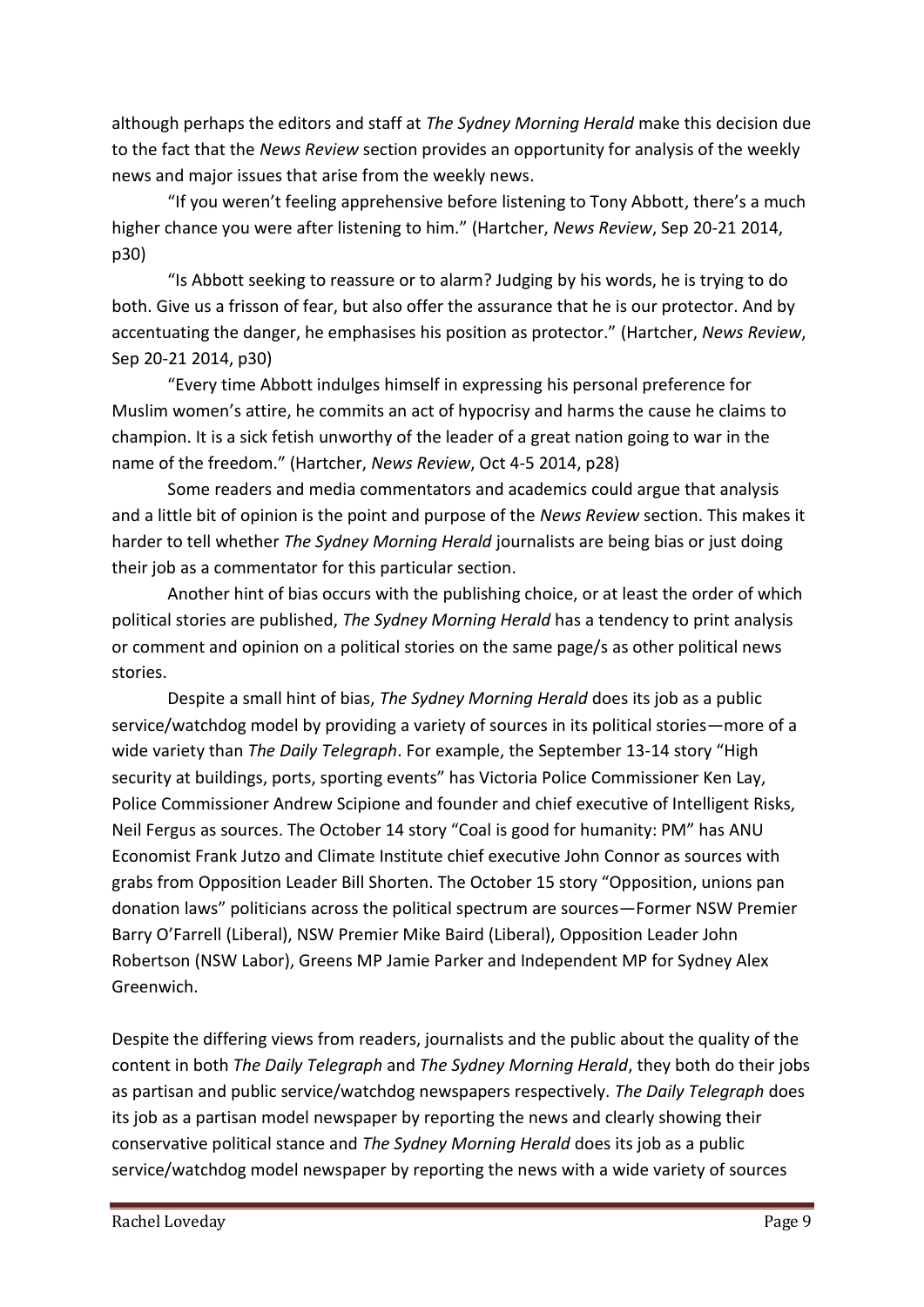and presenting readers with the facts to let them decide how they interpret a story and a reporter's objectivity. A final example of the differences between these two newspapers as partisan and public service/watchdog models can be found in the images below on the story of Julia Gillard's memoir release.



*Fig 4. The Sydney Morning Herald and The Daily Telegraph reporting on Julia Gillard's interview on the release of her memoir. The Sydney Morning Herald's is on the left, The Daily Telegraph on the right.*

# **TARGETED/NICHE PUBLICATIONS—RELATIVE OBJECTIVITY AND TARGET AUDIENCE (CASE STUDIES—THE AUSTRALIAN WOMEN'S WEEKLY VS WOMAN'S DAY AND WOMEN'S HEALTH VS MEN'S HEALTH)**

The techniques of objectivity emphasise ritual rather than substance. By following accepted rituals the journalist can be absolved from charges of error, bias and partisanship. The advent of wire services promoted straight objectivity. The advent of newsmagazines reminded journalists that interpretation was also important—and could be entertaining. (Breen, 1998, p136)

The magazines I am using for case studies in this section won't fall under the category of "newsmagazines"—two are tabloid magazines catering to women and the other two are health magazines that cater to both genders. However for the purposes of this section and this essay, I am labelling them as newsmagazines as they publish and present specific news to its target audience. For this section, my case studies are *The Australian Women's Weekly* vs *Woman's Day* as they are tabloid magazines that cater to women in different writing and content styles, and *Women's Health* vs *Men's Health* as they are health magazines that present health news catering to both genders. In order to complete an accurate analysis for the purposes of this essay, I have analysed the coverage of news in these four magazines for the last three months.

"...Journalists' commitment to objectivity shifts, depending on the material they're covering." (Meikle, 2009, p100)

As all four newsmagazines cater to specific target audiences, they are not wholly objective or impartial. However they are *relatively objective*—they write, design and illustrate their stories to be objective within its targeted audience and niche. It is up to each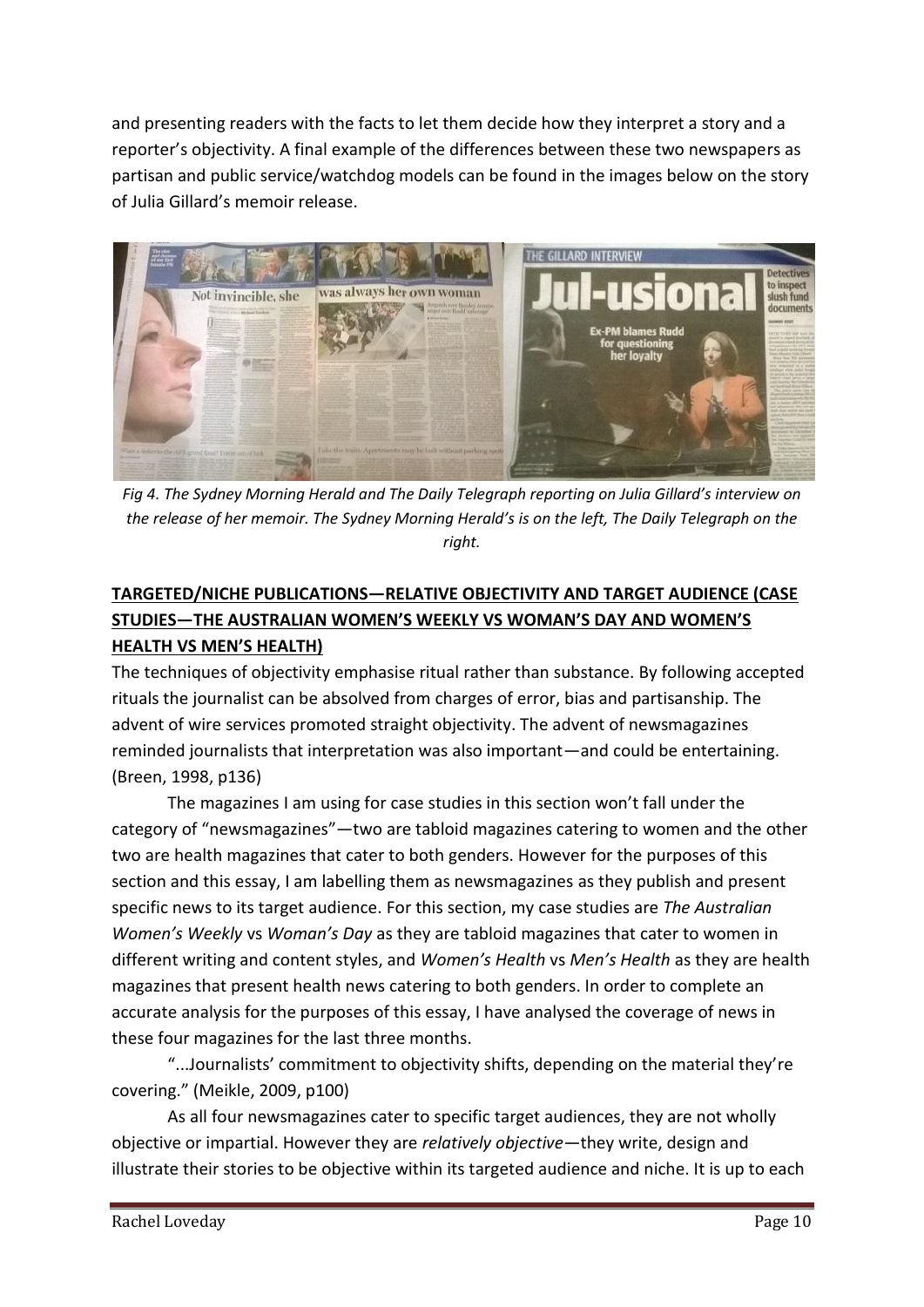reader to determine what side of the story or the subject within the story they will take and what the publication is trying to achieve or get across.

In the case of *The Australian Women's Weekly* vs *Woman's Day* they are women's magazines that cater to women in different ages groups with different content in different ways.

\*\*\*

*Woman's Day* tends to favour the tabloid style, both in content and language choice. They focus on celebrities that are around the age of its targeted audience (women from ages 18 to 34 and 25 to 54 according to its media kit) and publish stories that would be of relevance to that targeted audience. These celebrities included the UK royal family, Schapelle Corby, Mariah Carey, US celebrities and Aussie celebrities, usually female. The stories that *Woman's Day* tend to publish are pregnancy stories, inspirational kid stories, real life stories, as well as constant coverage on Australian reality television shows such as The Bachelor, The Block and My Kitchen Rules. *Woman's Day* has focused repetitively on the soon-to-be second child of the Duke and Duchess of Cambridge, the twist in The Bachelor saga of Blake Garvey dumping his fiancée, Sam for another Bachelor contestant and George Clooney's wedding.

*The Australian Women's Weekly* tends to favour the long narrative feature style, in fact I would call it a shorter form of literary journalism. Stories are longer both in its content and size. Due to its narrative feature style and strict 3-column graphic design and possibly in-house interviewing style (which is shown by *The Australian Women's Weekly*'s choice to publish profiles in a Q&A format), the stories, especially profiles are more in-depth and coherent in comparison to *Woman's Day*. The story is not as rushed and easily flows, complete with a line of asterisks and white space to indicate to the reader to take a break. *The Australian Women's Weekly* focuses on celebrities that are around the age of its targeted audience (women from ages 35 to 49 and 50 + according to its media kit) and publish stories that would be of relevance to that targeted audience. These celebrities have included Edwina Bartholomew, Deborra-lee Furness, the UK Royal Family, Jeanne Pratt, Juliette Binoche, as well as female politicians. *The Australian Women's Weekly* emphasises the need for female role models heavily, in the October 2014 issue they had their first Power List, which they hope appears in future issues annually. Foreign Minister Julie Bishop topped the list and the women who made the list were decided by a panel of independent judges and editor Helen McCabe stated. The October issue also had an article titled "When only a man will do" with a profile on the Commonwealth Bank CEO, the Woolworths CEO, the Telstra CEO and the Chief of Army and their views on women becoming leaders in the world.

*The Australian Women's Weekly* is more news-centric than *Woman's Day*. *Woman's Day* creates it own news whereas *The Australian Women's Weekly* makes a decision to focus on one aspect of news that relates to its readers. One example of this was a story in the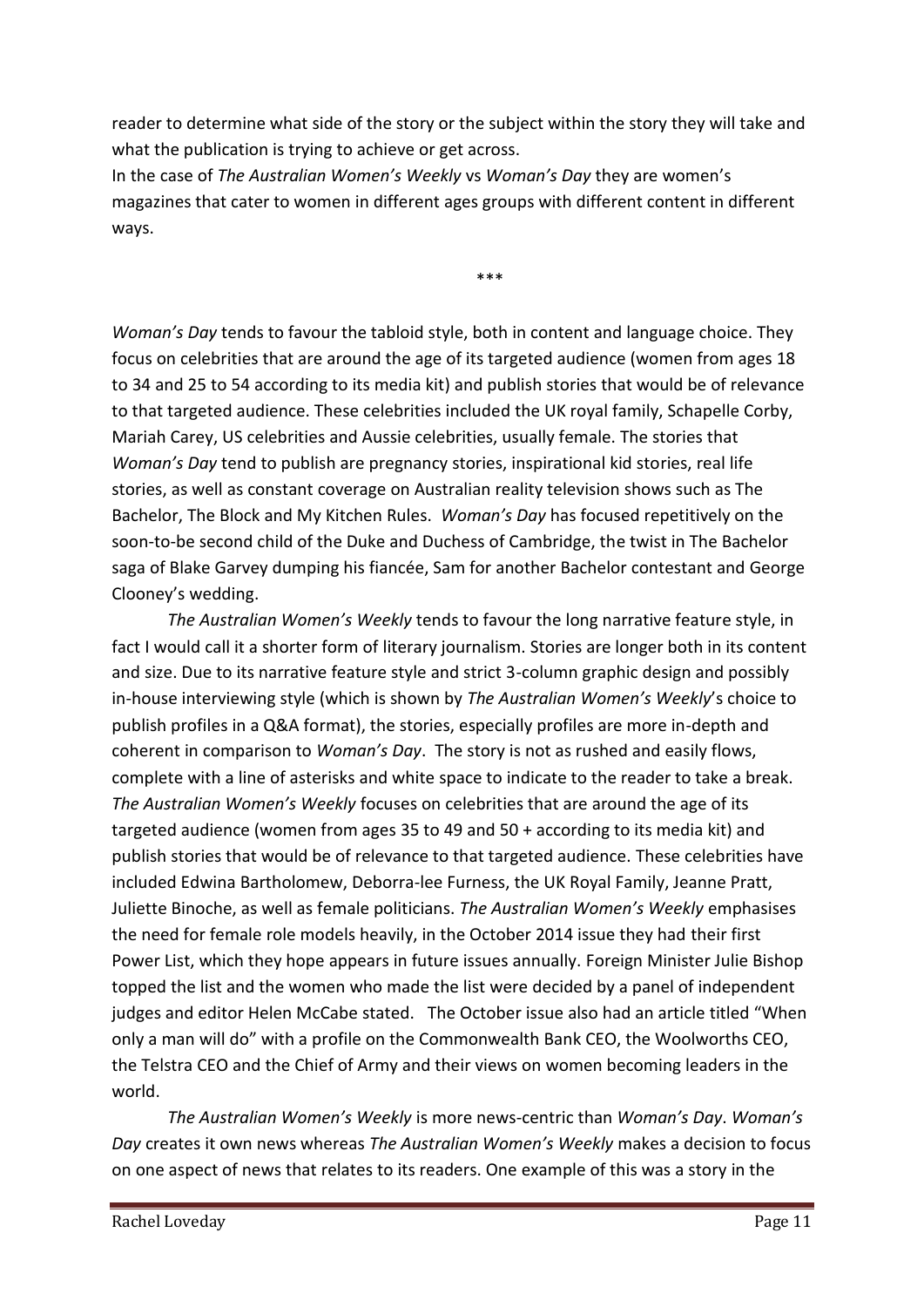November issue titled "Life with a Burqa" which was a profile Q&A piece focusing on four Australian women who wear burqas and what their life is like on a daily basis. This story was published among the change in counter terrorism laws and the debate of establishing laws to ban burqas. However rather than focusing on the political side of the story, this story took a personal approach to the news subject.

Out of the two, *Woman's Day* is the most biased publication even within the scope of relative objectivity. To inform the reader of their point of view or what side of the story they are on, they use dramatic language and make specific, even manipulative graphic design choices. For example, one story was on Mariah Carey's divorce, which they dubbed a "Diva Divorce" and Courtney Cox was described as "psycho" in a story on her and her fiancé's relationship. In regards to specific and manipulative graphic design choices, a repetitive and well-known choice is bolding key sentences or paragraphs so they stand out and entice the reader, as well as large captions across their featured images, for example the caption "He just couldn't let her go" with a cover story on Blake Garvey and The Bachelor contestant/girlfriend, Louise.



*Fig 5. "He just couldn't let her go" image*

The most obvious specific and manipulate graphic design choice that I came across was a story on the announcement of the Duchess of Cambridge's pregnancy. It was a story on the possibility of the Duchess carrying twin girls, the headline was "Kate & Wills' double joy twin princesses" in purple and pink text boxes with the pages and fact boxes in pink. Clearly they as well as their readers want this possibility to become a reality, hence their story and image choice.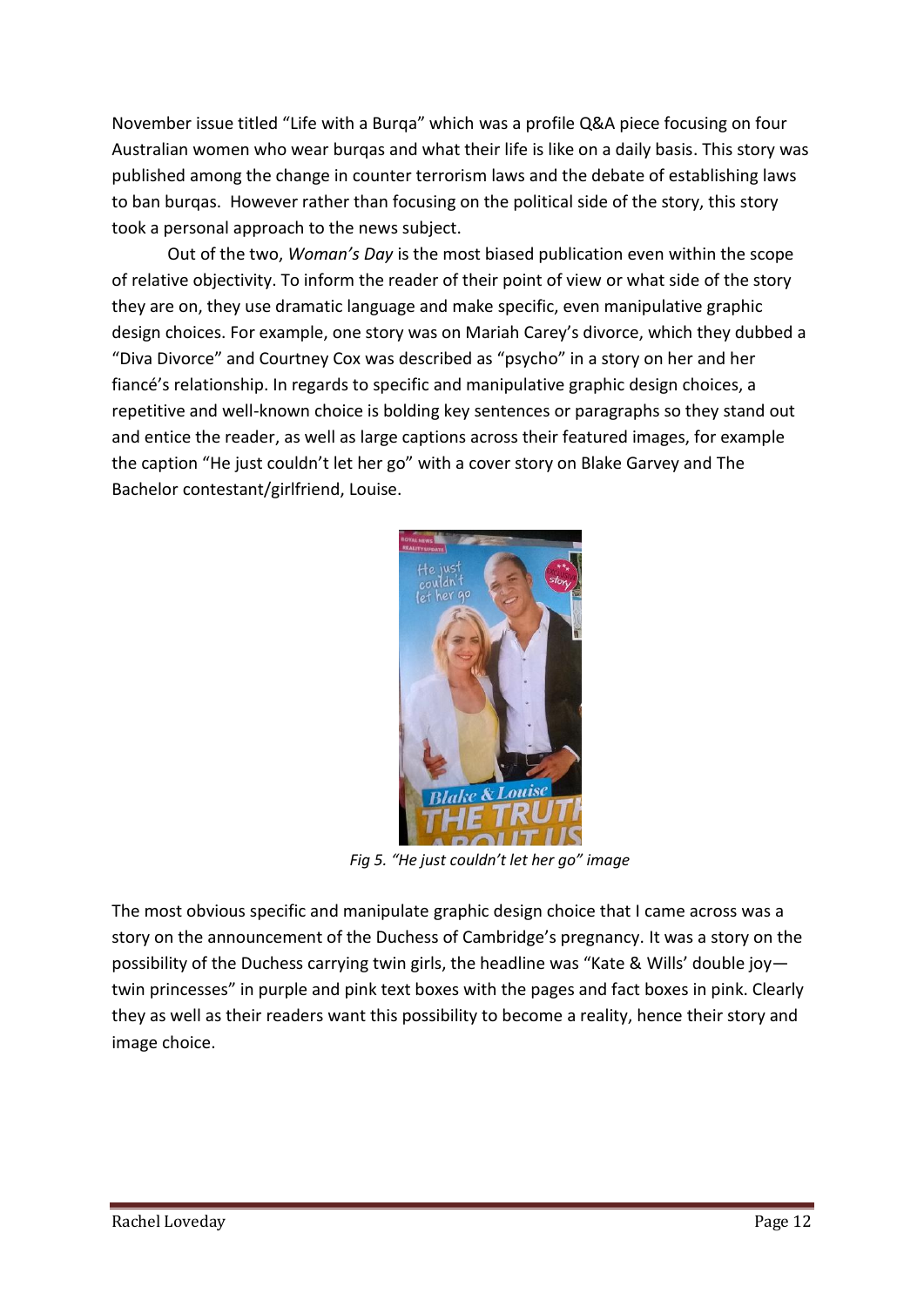

*Fig 6. "Kate and Wills' double joy—twin princesses" story*

Through their dramatic language and specific and manipulative graphic design choices, *Woman's Day* presents their stories in a way that only just stops short of telling their readers what to believe and what side of the story to take, hence being the most biased publication within the scope of relative objectivity.

In contrast, *The Australian Women's Weekly's* graphic design choices are simple with images usually taking up a whole page and a strict 3-column grid structure for text, due to catering to an older audience, its news-centricity and its literary journalism-esque style, *The Australian Women's Weekly* is not as biased, it consistently maintains relative objectivity.

\*\*\*

In the case of *Women's Health* vs *Men's Health*, they are health magazines that present health news catering to both genders and their relative objectivity revolves around what health ideals they are presenting to their reader and telling them what they should achieve. In my analysis of both publications, I have found that the content, graphic designs and illustrations are similar due to both being complementary publications providing content on the same topic. However I also found that the differences between the two publications are their use of language and the way their content is presented towards the target audience is different and therefore so is their relative objectivity.

The content of the feature articles in *Women's Health* obviously focus on health issues relevant to women of its target audience (women between the ages of 25 to 44 according to the Pacific Magazines website)—these issues include weight loss, achieving a work-life balance, relationships and sex. They do publish articles on celebrities and feature them on the cover, however the difference between how *Women's Health* focuses on celebrities and how *Woman's Day* and *The Australian Women's Weekly* is that their focus is only on the celebrity's health practices and regime, rather than the possibilities of what is happening in their personal life. For example, Jessica Mauboy was the cover girl for the November issue and the article revolved around her running, gym and outdoor exercise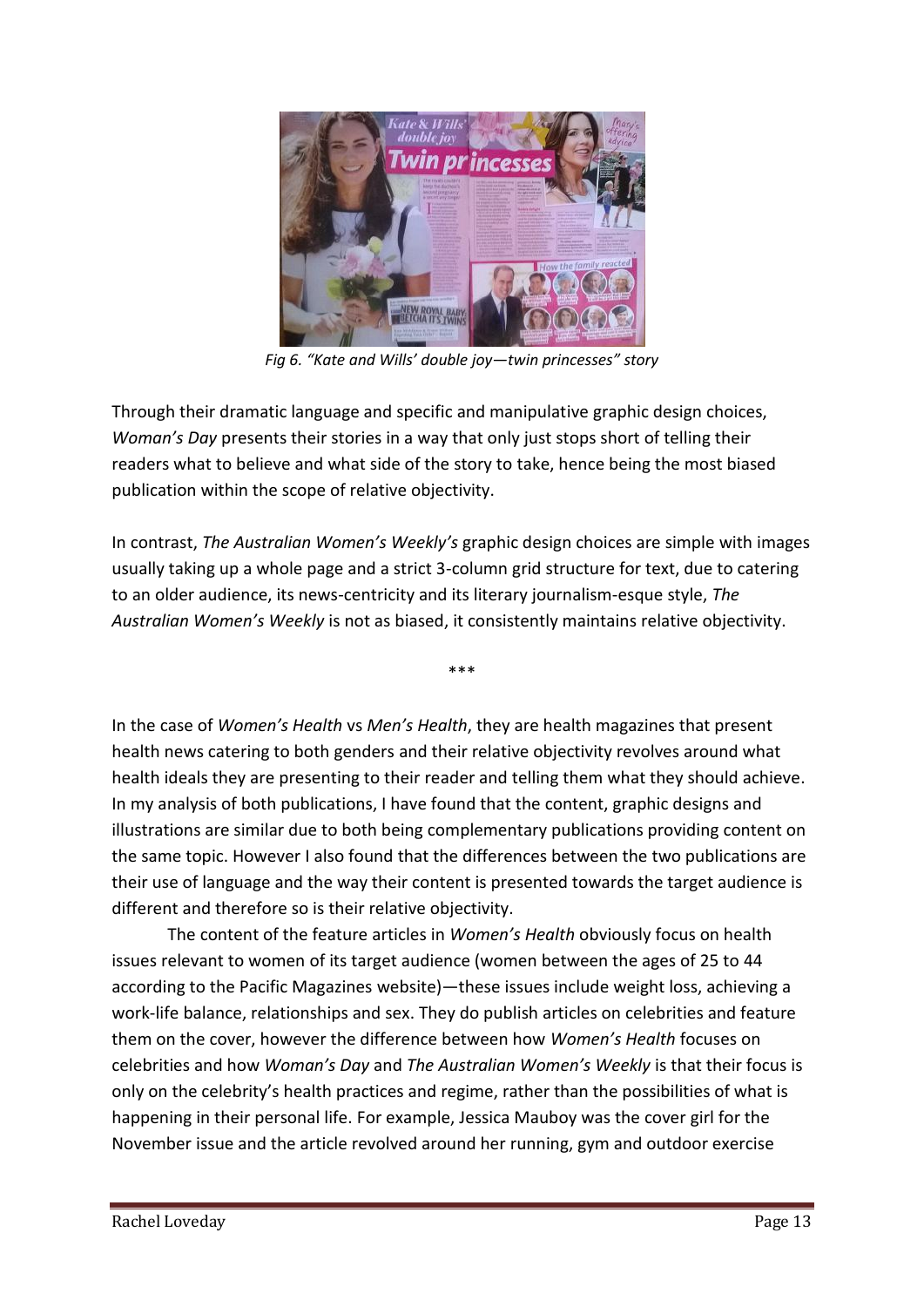regimes and her recent weight loss. Shailene Woodley was the cover girl for the September issue and the article revolved around her dancing and yoga regimes, as well as her diet.

Any references to a celebrity in other feature articles are always health related, for example "even if your eyesight is healthier than Michelle Bridges..." (Eye-T issues, September 2014, p40) Similarly to *The Australian Women's Weekly*, *Women's Health* takes a personal approach to covering news issues, for example, the November issue contained a feature article on Australians who have benefited from the medical use of marijuana at a time where its legality, or rather the validity of its illegality is being publicly debated.

Due to being a complementary publication, *Men's Health* is similar in its content and how it covers it content, the only difference being the gender of its target audience. However this "only" difference is not a small one. *Men's Health* obviously focus on health issues relevant to men of its target audience (men between the ages of 25 to 49 according to the Pacific Magazines website), these issues include similar issues to those covered in *Women's Health*—muscle mass or gaining a six pack, achieving a work-life balance, relationships and sex. The difference between *Men's Health* and *Women's Health* is its use of aggressive language, for example the words "scrawny to brawny" on the cover of the November issue to describe it's cover man Joe Manganiello and this sentence in one of its feature articles "If you all you want right now is to lose some lard from your middle, feel more energised or look passable in a T-shirt, then this is a story for another day." With this sentence, it is more aggressive and direct than sentences seen in *Women's Health*. There is also an emphasis on fit male celebrities to look up to such as Jason Dundas in the November issue. There are constant instructions on how to get abs or a muscular body like the aforementioned celebrities that the male readers are being told to aspire to, similarly to how *Women's Health* have instruction for women on how to get a leaner and toned body. On a similar note, the articles on their cover men also revolve around their exercise regimes.

The graphic design of both publications are erratic—it changes depending on the topic, the length and the goal of the article. One article will be image heavy with words in a box like format, while another could stick to the 3 column grid structure.

The content of both *Women's Health* and *Men's Health* are more academic and factual than personal. Most of the sources in the articles are medical professionals and/or academics in the area that the article is focusing on. This conscious source choice provides the articles and therefore the publication as a whole credibility as relatively objective publications.

I previously mentioned that all four magazines are relatively objective as they write, design and illustrate their stories to be objective within its targeted audience and niche. It is up to each reader to determine what side of the story or subject within the story they will take and what the publication is trying to achieve or get across. For these magazines, relative objectivity is a more realistic goal than being wholly objective and it is as close to being objective as they are going to get.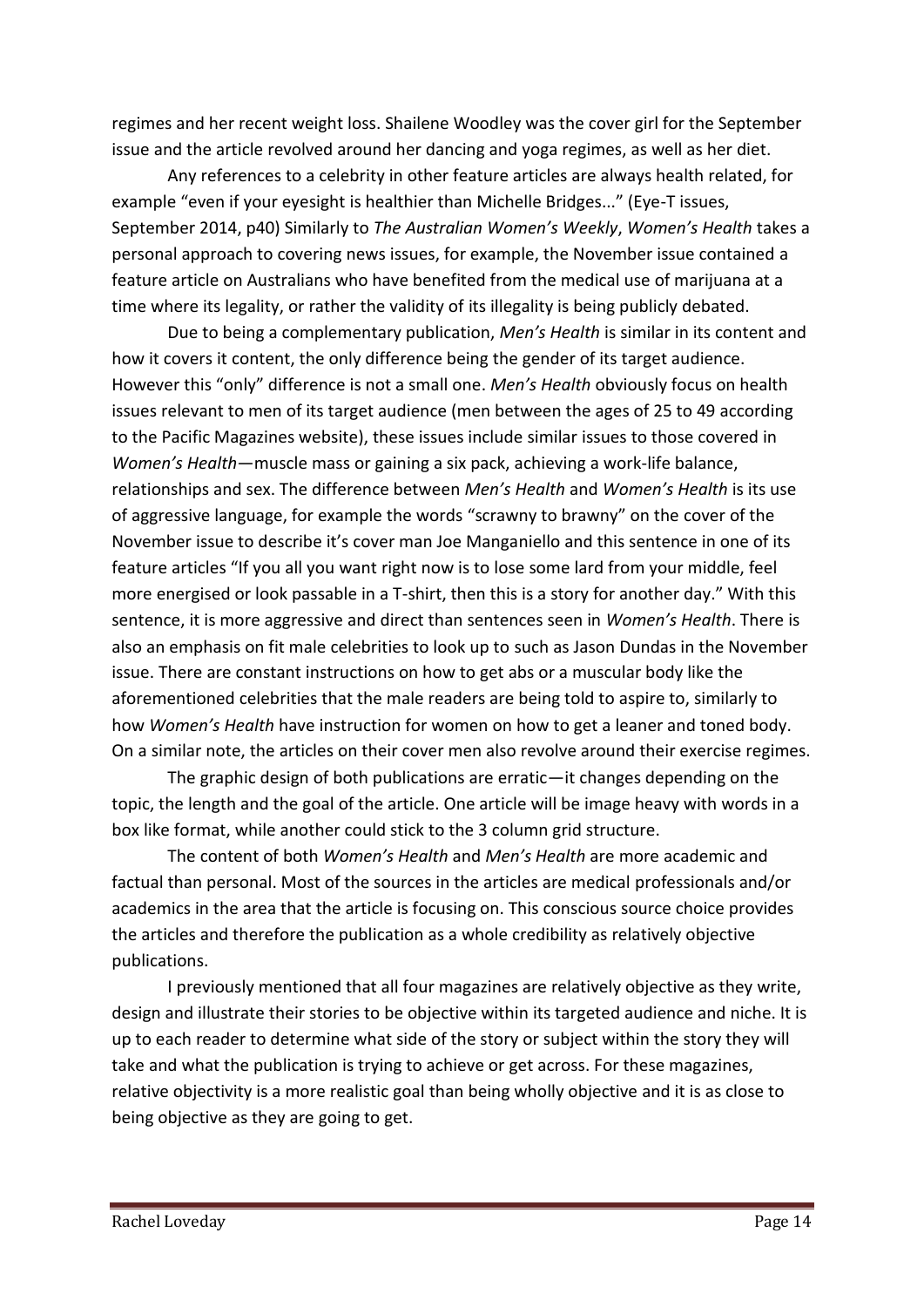# **ONLINE JOURNALISM, BLOGS AND OBJECTIVITY—IS IT POSSIBLE? (CASE STUDIES— (NEWS.COM.AU VS MAMAMIA)**

"Online journalism, at its best, brings to bear alternative perspectives, context and ideological diversity to its reporting, providing users with the means to hear voices from around the globe." (Allan, 2006, p105)

Online journalism is relatively new, emerging within the last ten to fifteen years. One of journalism's first experiences with the online world came with blogging, however it was met with journalistic backlash. The main criticisms or backlash at the fact that bloggers were not trained professional journalists—they did not know how to professionally or accurately report the news, they were subjective and that they would constantly make mistakes. This backlash was so severe that some news organisations would forbid the use of blogs as sources or for research, "...the strictures of objective reporting were also being interpreted by some news organizations as grounds for prohibiting the use of blogs as news sources in their own right." (Allan, 2006, p85).

Over the last five years however, due to the rise and popularity of social media as a journalism tool, as well as with the increase in the use of the internet and mobile technology, blogs and online journalism has been and is still being completely embraced. Journalists and news organisations "..have to come to grips with the importance of establishing new forms of dialogue beyond journalistic circles." (Allan, 2006, p84)

This is where this section comes into play, online journalism has been embraced and still continues to be embraced, however with the ease of access that nearly everyone has to the internet and being able to post whatever they want, is objectivity and impartiality possible in online journalism?

For this section, my case studies are *News.com.au*, which has a variety of news and links to the websites of different tabloid newspapers also owned by News Corp Australia and *Mamamia*, a blog which caters to women. I have followed the coverage of stories published on both websites for the last three months.

\*\*\*

*News.com.au's* audience is the most diverse, its average readers are of both genders between the ages of 25 to 54 and range from home buyers to job seekers, grocery buyers, mums with children under 18, passive job seekers, car buyers, sports fans, home owners and baby boomers. Due to its diverse audience, it publishes a wide variety of stories national, world, lifestyle, travel, entertainment, technology, finance and sport to cater to its audience. This is to be expected with an online news site and like any other newspaper or magazine, *News.com.au* is expected to cater to its audience, however whether it is truly objective lies with what news they cover and how they cover the news.

*News.com.au* covers news in a tabloid, magazine-like style as opposed to a newspaper style. This is due to the fact that *News.com.au* is a conglomerate website publishing stories from tabloid newspapers—*The Advertiser, The Daily Telegraph, The*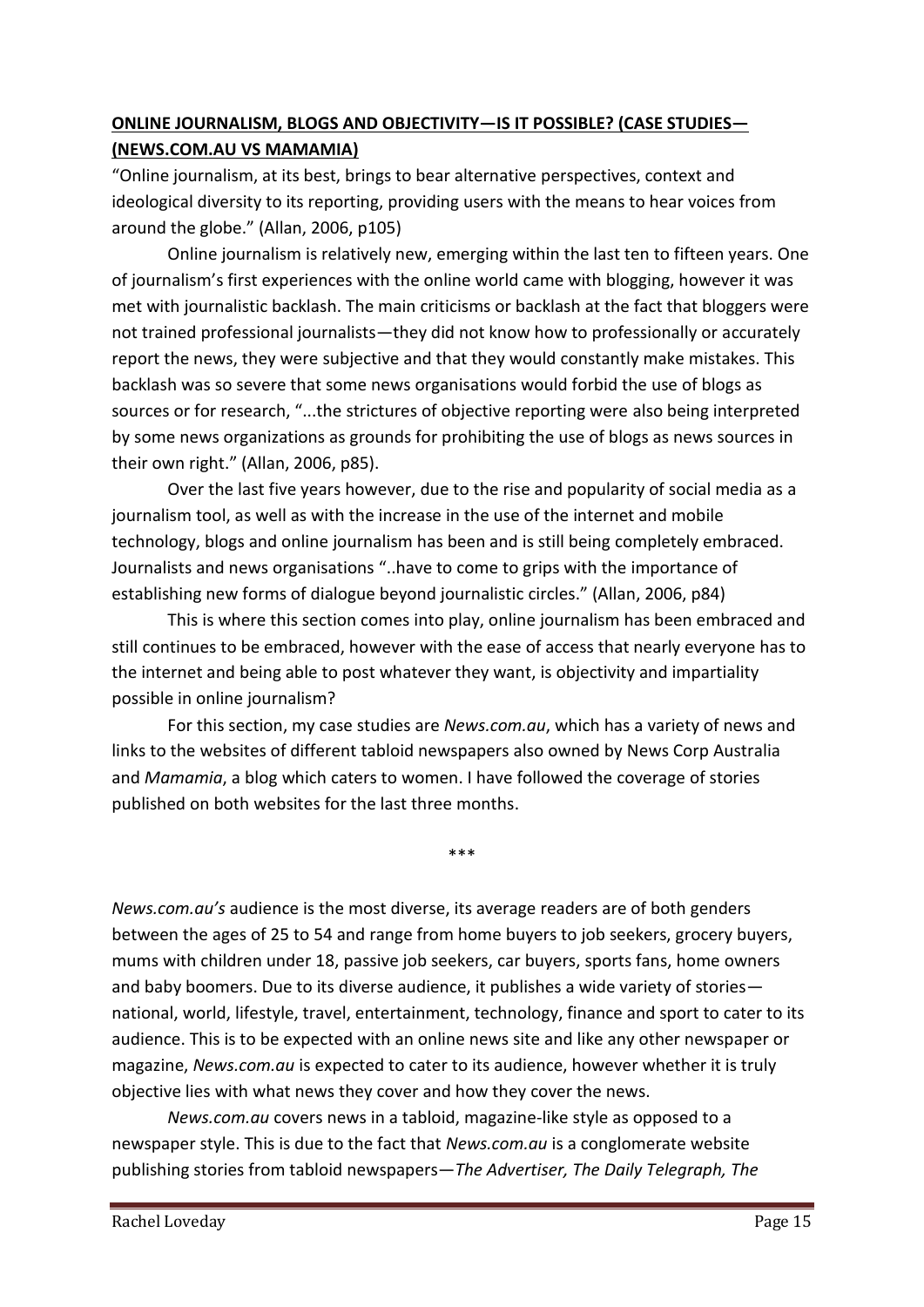*Courier Mail, Perth Now* and *The Herald Sun*. They generally have dramatic, click-bait headlines such as "The day CNN killed Obama", "Inkredible Tales: Our soldiers reveal their deepest secrets", "Has this really become a dirty word?" "Woman kicks sales through the roof", "J.Lo: 'my diva antics cost me love'", "Man horrifically bashed over a slice of pizza", "Was Queen target of terror plot?" and so on. However when it comes to the major news stories they keep their headlines concise and sharp, for example "N Korea releases two Americans, "Another Aussie ISIS fighter killed", "Burkina army on two-week notice", "Prosecutors appeal Pistorius verdict" and so on.

*News.com.au* tends to display objectivity and follow the inverted pyramid style in regards to its major news stories such as "Another Aussie ISIS fighter killed", whereas in its newsworthy but more magazine like stories, such as "Kilauea volcano spares family gravestone in Hawaii cemetery" they tend to be more narrative and magazine like.

"A third Australian man has been reported killed fighting in Syria as the US awaits news of who was in a 10-vehicle Islamic State command convoy bombed in Iraq. The man from Sydney's southwest is understood to be from a well-known family and married with children, Fairfax Media reports." (*Another Aussie ISIS fighter killed,* November 9)

"As slow-moving lava approached a cemetery in a Hawaii town, Aiko Sato placed flowers at the headstone of the family plot she's tended to over the years, thinking it would be the last time she would see it. "I made peace with myself.' Sato said Monday of visiting the Pahoa Japanese Cemetery on October 23. A few days later, lava smothered part of the cemetery and the family believed the headstone had been buried. But a photo taken on October 28 by a scientist documenting the lava's progress showed the headstone engraved with the Sato name standing in a sea of black lava." (*Kilauea volcano spares family gravestone in Hawaii cemetery*, November 5)

"News objectivity is assured, according to the site's account of its operation, because the algorithms ensure 'news sources are selected without regard to political viewpoint or ideology, enabling you to see how different organizations are reporting the same story.' (Allan, 2006, p177)

Although I am not analysing the political stories on *News.com.au,* this point relates to the nature of online journalism and how it sticks out to the reader and has an impact. Due to being a part of the huge online news world, the importance of hits and search engine rankings, *News.com.au* need to publish stories that stick out to the reader, they need to publish tabloid, magazine-like stories as well as the hard news and this means that objectivity may be sacrificed to meet its own needs. However they do achieve objectivity of sorts by doings its job in catering to its wide variety of readers, therefore objectivity is possible for *News.com.au* if the editors and reporting staff analyse their reporting methods, story choice and journalistic practices overall.

\*\*\*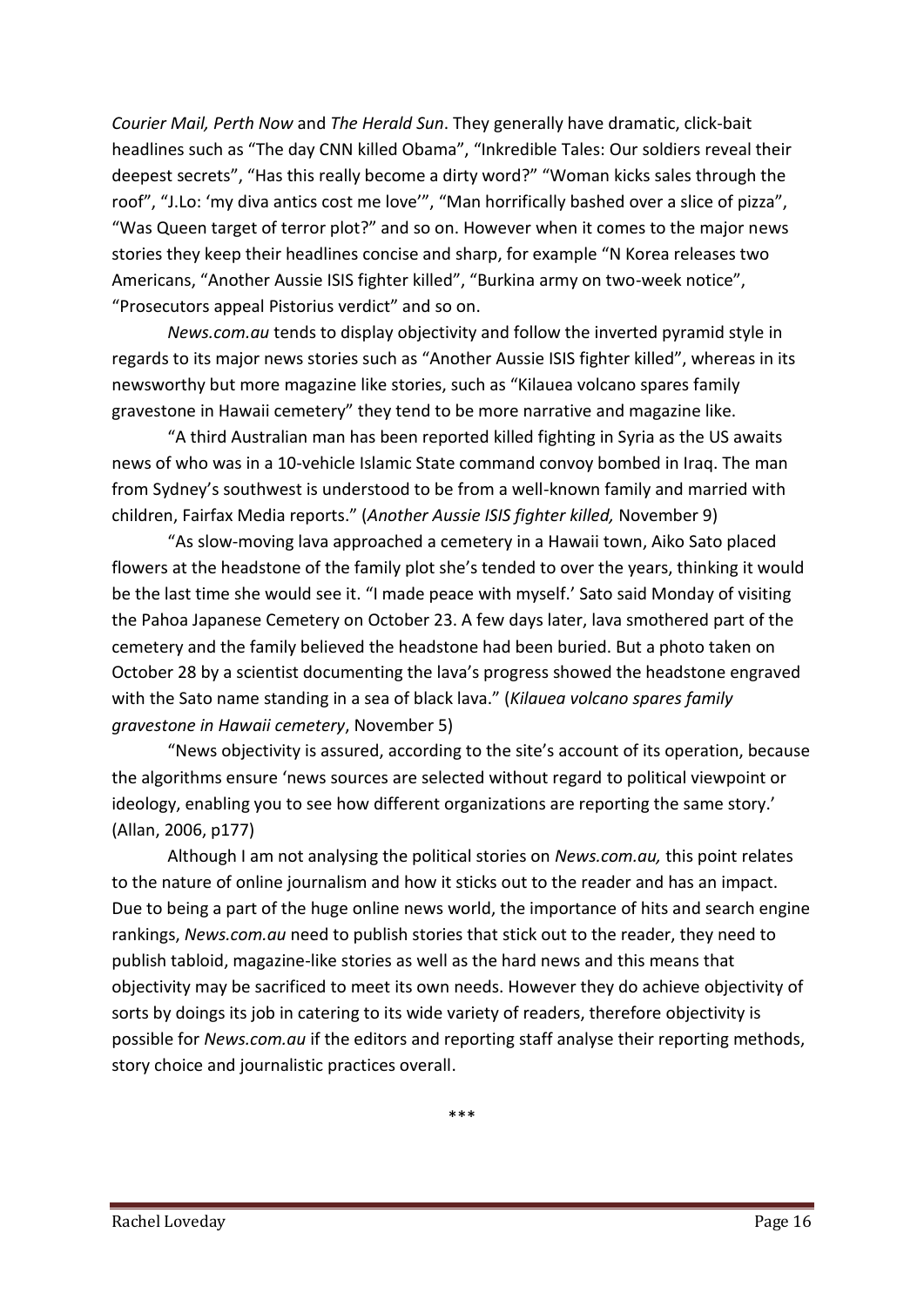"We're not a mummy website, we're not a news website and we're not an opinion website either. We defy categorisation...unlike other women's websites, we're serious about making a difference. We pride ourselves on bringing you new perspectives on the issues but at the same time there are some social justice issues that guide our editorial and we care about deeply." (*What is Mamamia?—Mamamia* About page)

The above description can be seen on the About page of the *Mamamia* website, this description makes it clear what *Mamamia*'s purpose as a website is and clearly defines itself as a blog. More importantly it states that it is not a news website, that it is a women's website and brings new perspective on the issues (for the sake of this essay, news issues). Therefore it is stating that it is not objective.

*Mamamia* as a blog caters to its audience, however news wise it does offer opinionated perspectives of news. In fact it does have a news section on its website. The news section contains articles that summarise news in an inverted pyramid style, however their news section is generally an opinion on the news of the day.

Examples include a November 7 article "The Australian politician's domestic violence comments that made us cringe" and an August 21 article on *The Daily Telegraph*'s choice to publish a photo of James Foley seconds before he was beheaded on their front page:

"He's a professional pot-stirrer who hates homosexuality and compared it to bestiality and paedophilia, wants a burqa banned and calls pro-choice organisations 'prodeath'. Normally we'd write him off as a bigot, unworthy of the public's attention but this particular pot-stirrer happens to be a member of the Australian Senate." (Unknown, *The Australian politician's domestic violence comments that made us cringe*, *Mamamia*, November 7)

"This morning my seven-year-old son asked me the most uncomfortable question I've ever been asked as a parent. As he stood dressed in his green and gold school uniform, he looked up at me with his dark eyes and asked me why the black ninja was trying to cut the bald man's head off. Did you cringe as you read that? Because I cringed as he said it." (Anderson, *Dear Newspaper Editors, what should I tell my kids who have questions about this?* August 21)

Not only do *Mamamia*'s writers insert themselves and write opinion pieces on the news and even insert themselves by commenting in the comments sections, often arguing with their readers' comments, but they also go to the effort to put together an article of the day's news, titled *"Monday/Tuesday/Wednesday/Thursday/Friday's news in under 5 minutes"*. In these articles, they summarise the biggest news stories in a few paragraphs without asserting opinion or stance—it's as close to objective as they will get. Despite their efforts and the fact that some of their staff are trained journalists and writers, due to their statement on their purpose, objectivity is not possible for *Mamamia*.

*News.com.au* and *Mamamia* prove that objectivity is possible and impossible simultaneously, whether a news, blog and/or media website is objective depends on an editor or founder's decision on whether their blog or website or online news publication will be wholly objective or not.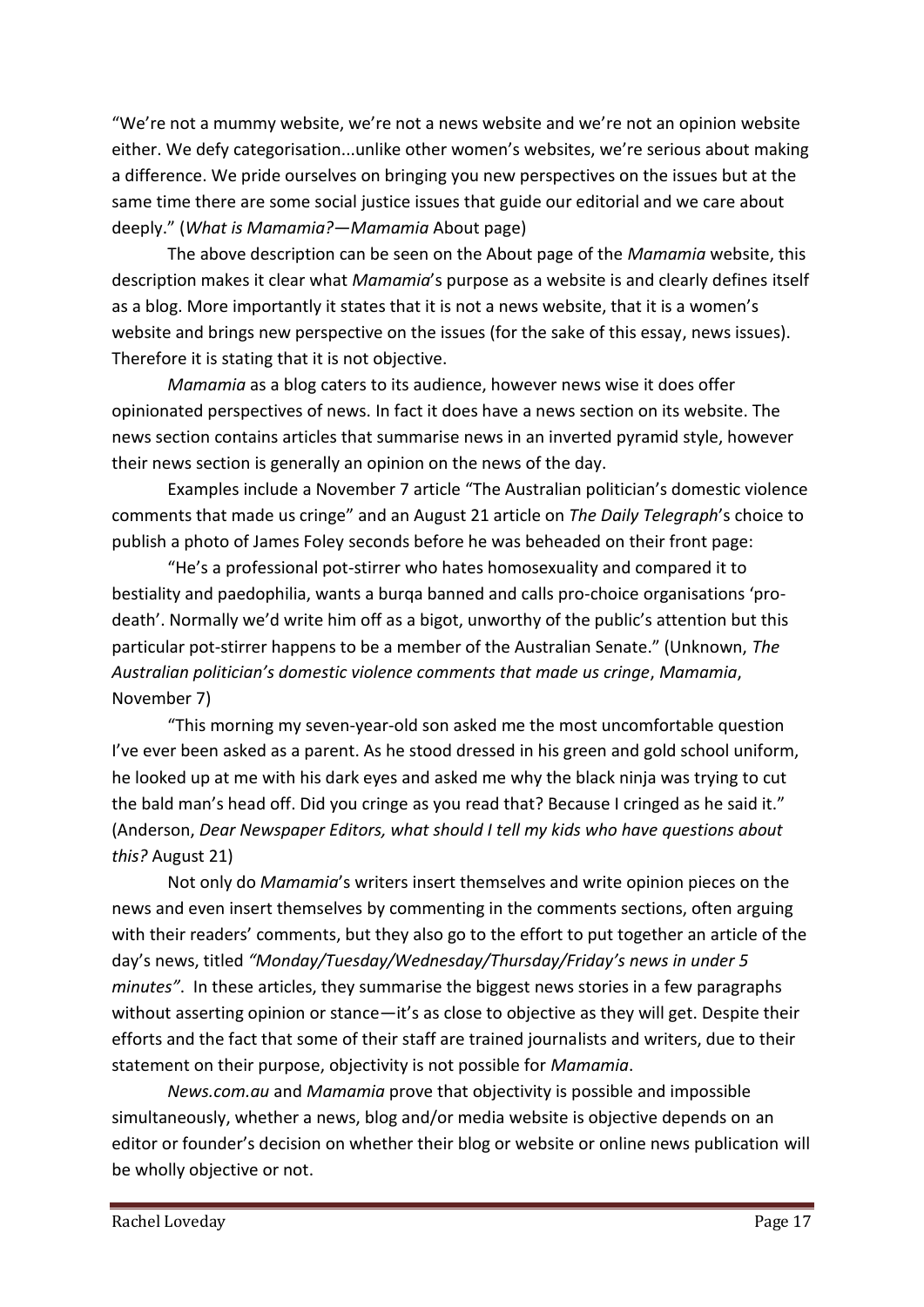## **WILL OBJECTIVITY BECOME EXTINCT?**

"Objectivity is part of our culture's attempt to say what knowledge is and how to pursue truth in the many domains of inquiry...Standards of objectivity will persist so long as humans strive for rigorous, rational understanding and fair social arrangements." (Ward, 2004, pp317-318)

The newspapers, magazines, news website and blog that I have chosen to analyse for this essay are not wholly objective but they find other ways to be objective to suit their needs—by adopting partisan and/or public service/watchdog models, by aiming for relative objectivity and/or by embracing the fact that they can't be objective at all. Finding how objective or what type of objectivity to adopt is the way of the future for newspapers, magazines, news websites and blogs rather than aiming for whole objectivity.